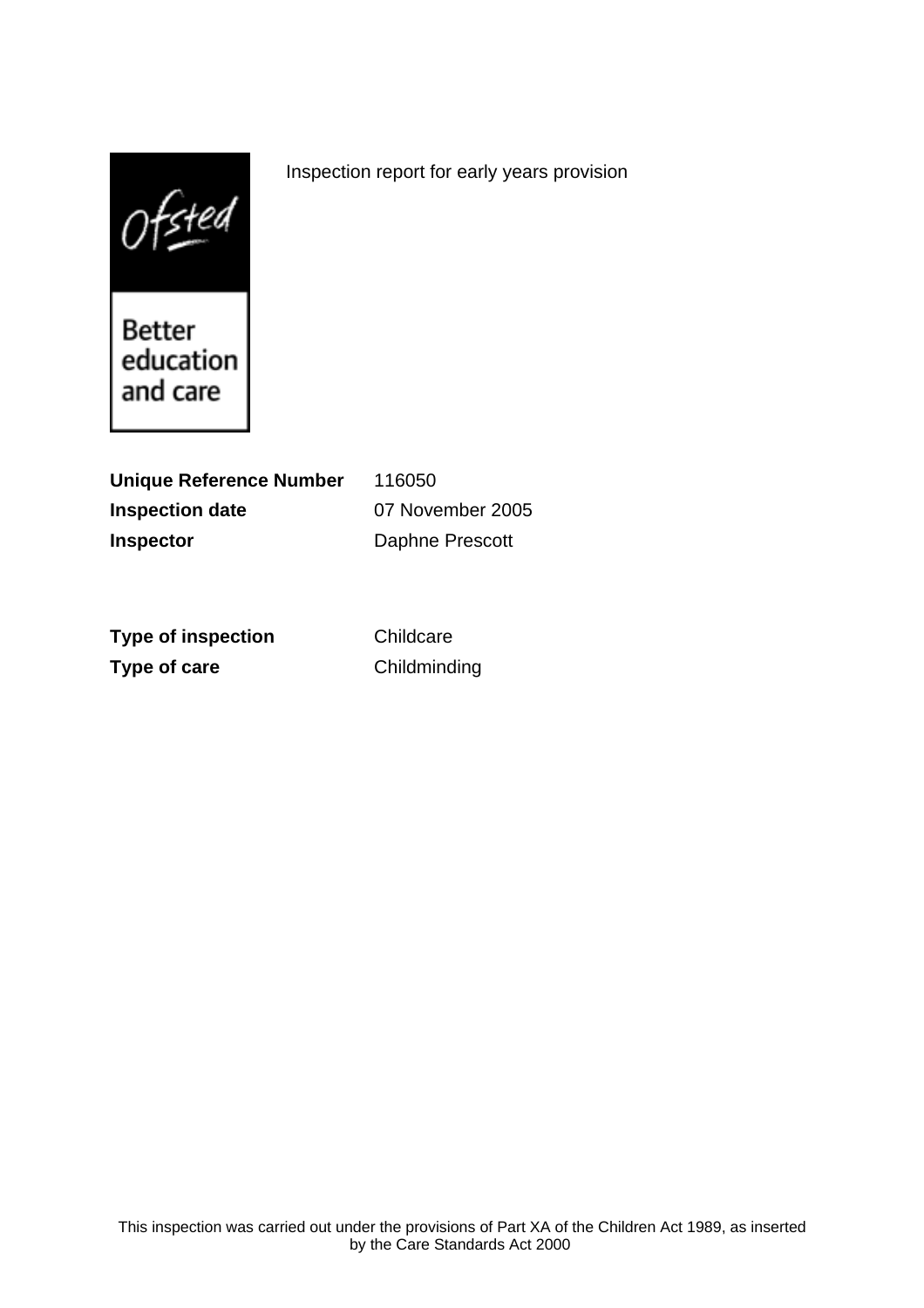## **ABOUT THIS INSPECTION**

The purpose of this inspection is to assure government, parents and the public of the quality of childcare and, if applicable, of nursery education. The inspection was carried out under Part XA Children Act 1989 as introduced by the Care Standards Act 2000 and, where nursery education is provided, under Schedule 26 of the School Standards and Framework Act 1998.

This report details the main strengths and any areas for improvement identified during the inspection. The judgements included in the report are made in relation to the outcomes for children set out in the Children Act 2004; the National Standards for under 8s day care and childminding; and, where nursery education is provided, the Curriculum guidance for the foundation stage.

The report includes information on any complaints about the childcare provision which Ofsted has received since the last inspection or registration or 1 April 2004 whichever is the later.

## **The key inspection judgements and what they mean**

Outstanding: this aspect of the provision is of exceptionally high quality Good: this aspect of the provision is strong Satisfactory: this aspect of the provision is sound Inadequate: this aspect of the provision is not good enough

For more information about early years inspections, please see the booklet Are you ready for your inspection? which is available from Ofsted's website: www.ofsted.gov.uk.

# **THE QUALITY AND STANDARDS OF THE CARE**

On the basis of the evidence collected on this inspection:

The quality and standards of the care are satisfactory. The registered person meets the National Standards for under 8s day care and childminding.

## **WHAT SORT OF SETTING IS IT?**

The childminder was registered in 1993. She lives with her husband and their child aged 6 years in Chiswick in the London Borough of Hounslow. Part of the house is used for childminding and there is a fully enclosed garden for outside play.

The childminder is registered to care for a maximum of four children at any one time and is currently minding two children under five all day.

The childminder walks to local schools to take and collect children. The childminder attends the local parent and toddler group.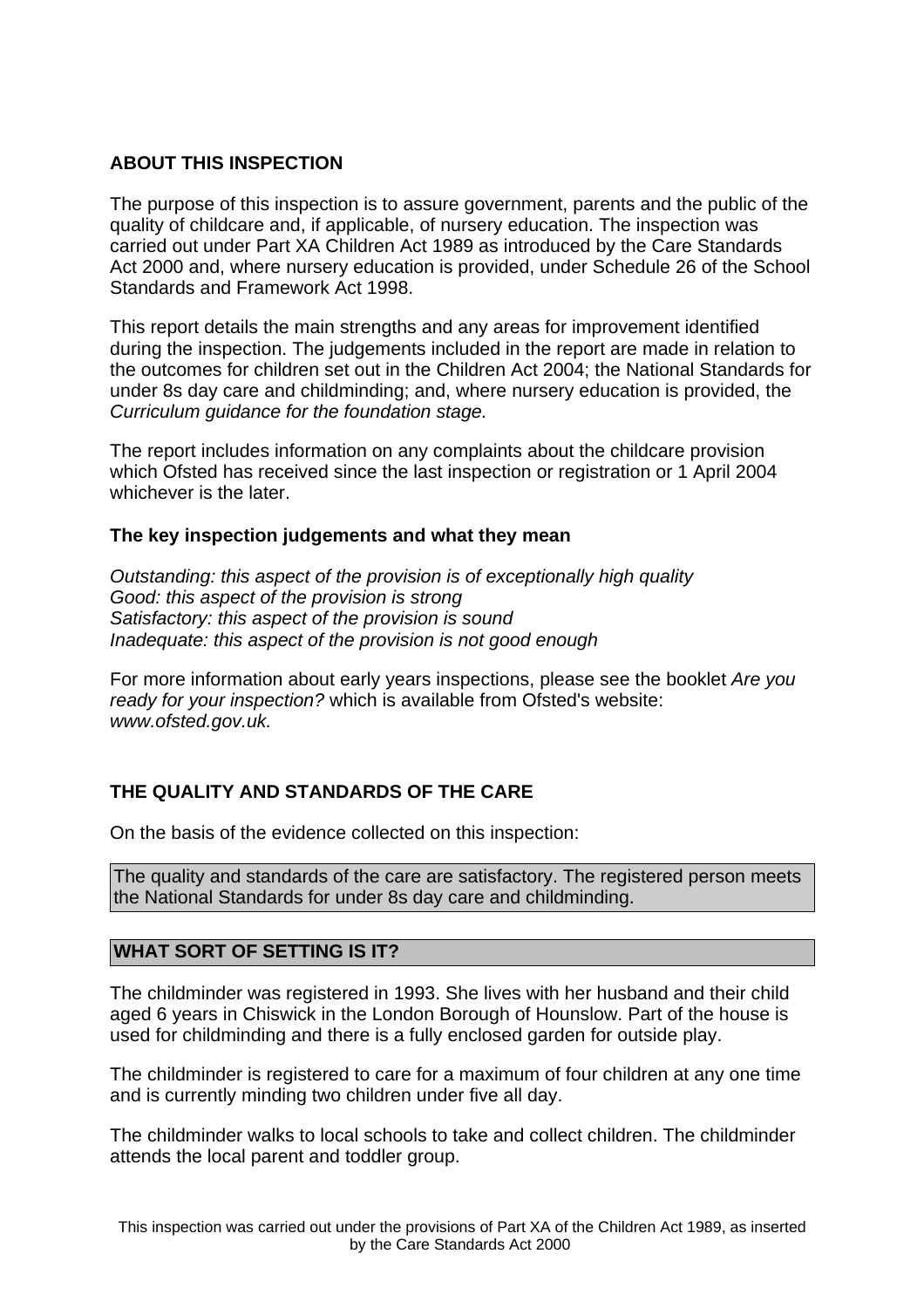The family has two pet cats.

## **THE EFFECTIVENESS OF THE PROVISION**

## **Helping children to be healthy**

The provision is satisfactory.

Children's health and hygiene is promoted as the childminder maintains satisfactory levels of hygiene. Children learn the importance of personal hygiene through daily routines. They are protected from unnecessary illness as they do not attend if they have an infection. The childminder has experience of administering first aid. However, she does not hold a current first aid certificate. Consequently, she could unintentionally compromise the wellbeing of the children. The childminder is aware of the details to be recorded when medication is administered to safeguard children. She records any accidents that happen to ensure the wellbeing of the children. However, not all the appropriate information has been recorded and parents have not signed the written entry.

They benefit from a healthy diet as the meals and snacks are healthy and nutritious, which helps children begin to develop an understanding of healthy eating. For example, at snack children are offered chopped apples and grapes. They can access drinking water throughout the day, as they have their own individual drinking breakers. The childminder takes account of the wishes of parents, complying with any special dietary and cultural requirements to ensure children's individual needs are met.

Children have satisfactory opportunities to enjoy physical play to keep their bodies strong and healthy as the childminder takes them to local parks and playgroups regularly. For example, they have opportunities to walk and run in the park, play on the swings and slides.

## **Protecting children from harm or neglect and helping them stay safe**

The provision is satisfactory.

Children are cared for in a welcoming family home, where the environment is satisfactorily maintained. The childminder has made good use of the space available, which allows children the opportunity to move around freely and with great confidence. Toys and resources are set out attractively and safely, inviting and enticing children to play. Children make themselves at home, they select toys independently and help themselves to drinks.

Children are secure in the home, where risks are identified and reduced for their safety. For example, there are appropriate fire safety measures to protect children such as smoke alarms and a fire blanket. The childminder has a devised and practised an escape plan with the children, should the need arise to ensure they are safe in an emergency. She has suitable arrangements in place to ensure children's safety by checking the toys and equipment regularly. Children are learning how to keep themselves safe because the childminder explains to them the importance of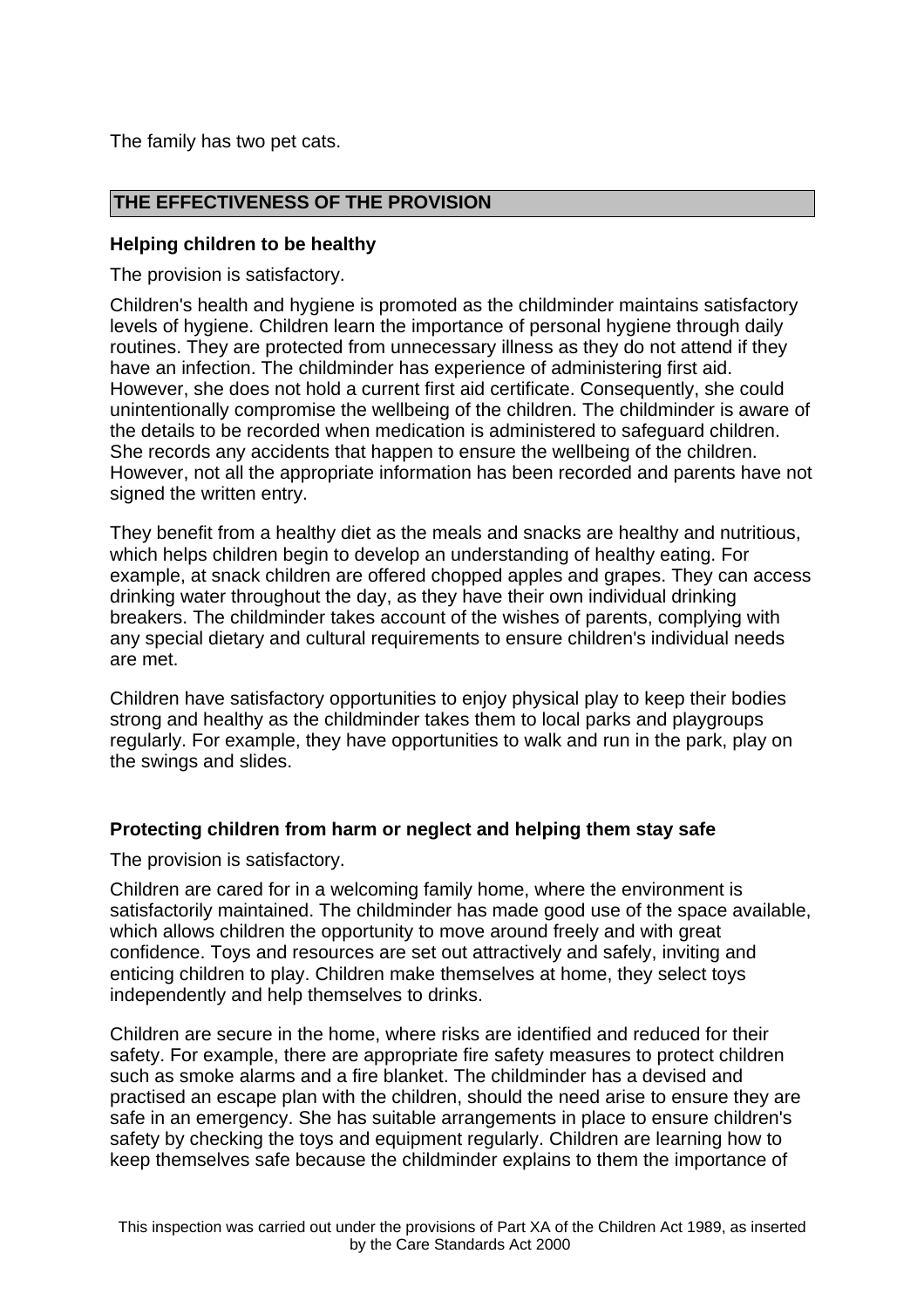cutting grapes in half and sitting down when eating so they do not choke. They learn how to keep safe on the road by staying close together when walking, and how to cross roads safely because the childminder teaches the children road safety.

Children's welfare is protected through the childminder's satisfactory understanding of her role and responsibility in child protection. For example, she is aware of indicators of abuse and would report any concerns.

### **Helping children achieve well and enjoy what they do**

The provision is good.

Children have lots of fun and they play enthusiastically with a wide range of toys and resources, which fully promote their learning. They are curious and excited by the range of activities offered, for example, they have great fun making cages out of dulpo bricks for their animals. They are able to name the different types of animals with great enthusiasm. They are beginning to make sense of the world as the childminder teaches them about the animals and where they live. Such as, whales live in the sea and worms in the ground. Children develop their vocabulary skills as the childminder asks children questions and encourages them to chat. Children have good opportunities to practise their early writing skills when drawing and painting.

Children are increasing their independence skills as they make choices about what they want to play with. For example, they confidently ask the childminder to play with the puzzles. She uses good props to encourage their learning. For example, the alphabet puzzle is used to develop children's use of making the sounds that letters make. They begin to develop their mathematical skills as they count when building with bricks. She introduces mathematical language, such as, requesting the children to collect the small and large bricks when tidying up for snack time.

Children are developing their physical skills and their imagination as they have fun in the garden riding their bikes and playing in the play house. Children's social development is encouraged by the childminder as she encourages the children to play co-operatively with each other, they are learning to take turns and share their toys. For example, children are encouraged to sit together and complete a puzzle.

Children are very happy to involve the childminder in their play and they receive lots of warm, individual attention, which enables them to successfully extend their learning and experiences. Children are making good progress in all areas of their development as the childminder has a good understanding of how children learn and develop.

#### **Helping children make a positive contribution**

The provision is good.

Children are very happy at the childminder's home. They are familiar with the daily routine which enables them to feel safe and secure. Children enjoy close relationships with the childminder and they learn to be respectful, caring and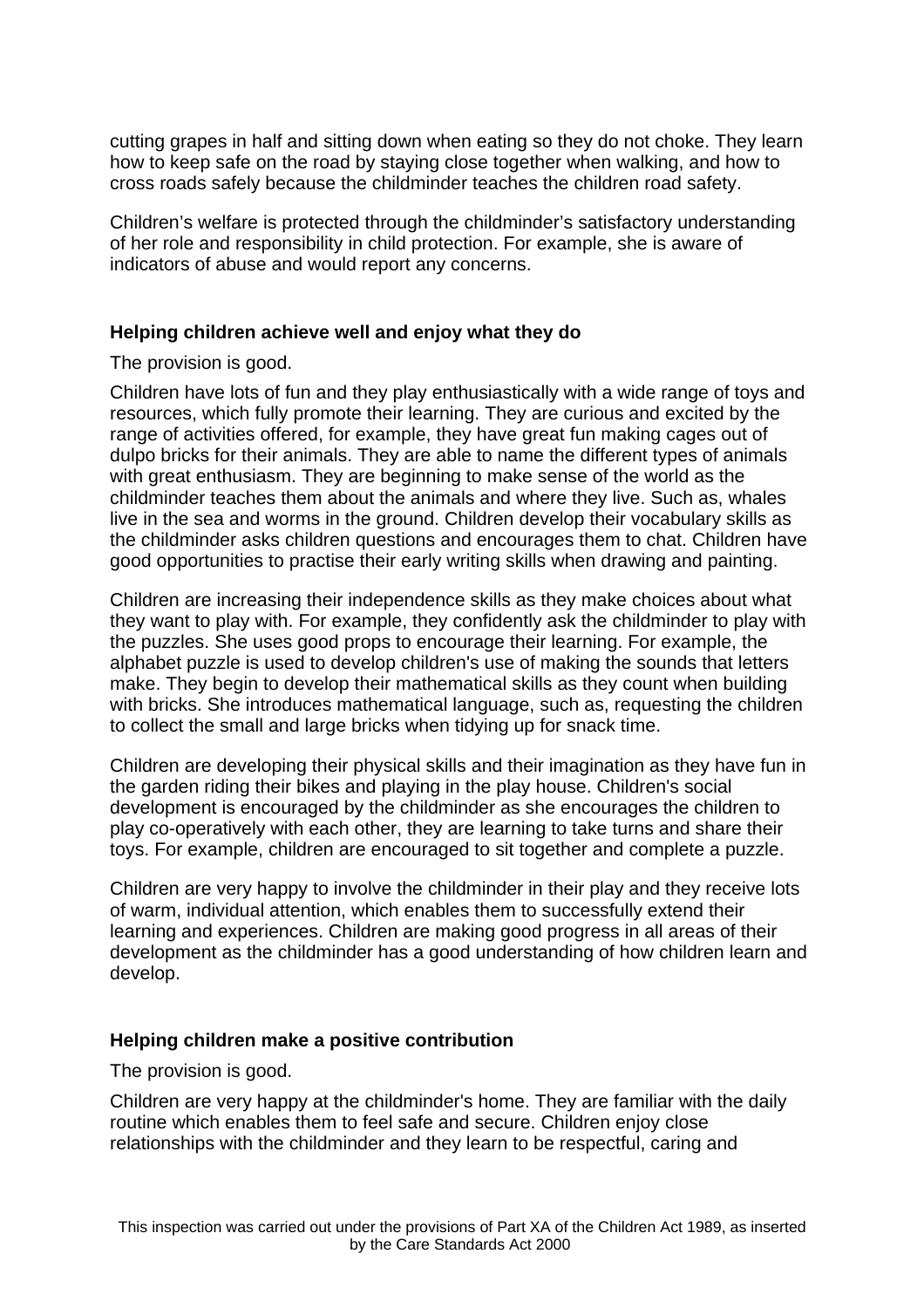considerate towards each other. As children are fully engaged in meaningful play, their behaviour is good. The childminder uses age-appropriate and positive strategies to manage any difficulties that may arise. She provides consistent boundaries and offers lots of praise and encouragement to daily activities. Children respond well to praise and smile with great delight when they have done something well. For example, helping to tidy up the toys and completing a puzzle.

A satisfactory range of resources reflecting different cultures, gender and disability enables children to gain a positive image of others and learn about the world they live in. Children have great opportunities to learn about different cultures. For example, they are learning about Diwali and Eid. The childminder arranges celebrations with festival foods, the children dress up, read stories and talk about the festival. The childminder understands the importance of helping them to develop a strong identity and feel good about themselves, their family and others. Children with special needs are welcome in the childminder's home as she has a positive attitude towards this area of childcare.

Children are happy and content because the childminder asks parents for information about their child's individual needs and interests. She shares children's daily routines and activities with the parent for children's wellbeing. There is positive written feedback from previous parents.

# **Organisation**

The organisation is satisfactory.

Children are happy, confident and feel at home as they receive lots of warm, individual attention to promote their emotional wellbeing. They have space to move around freely and play with the different activities provided. Children have good access to toys and resources, as they develop their independence in self-selecting their own activities. Children enjoy the time they spend with the childminder as she has a sound knowledge and understanding of caring for children and she meets their care needs effectively.

Some of the required paperwork is maintained, which helps to contribute to the welfare of children. However, children's daily attendance record is not in place, which helps to protect children's safety. Children receive continuity of care as their routines and achievements are shared between parents and the childminder. This means, the childminder does meet the needs of the range of children for whom she provides for.

# **Improvements since the last inspection**

At the last inspection the childminder agreed to install a smoke alarm and ensure the cats feeding bowls are inaccessible to children. Maintain medication, accident and incident records. Develop resources that give positive images of gender, disability and ethnicity.

The childminder has installed a smoke alarm and the cats feeding bowls are inaccessible to children for their safety. She is aware of keeping records for